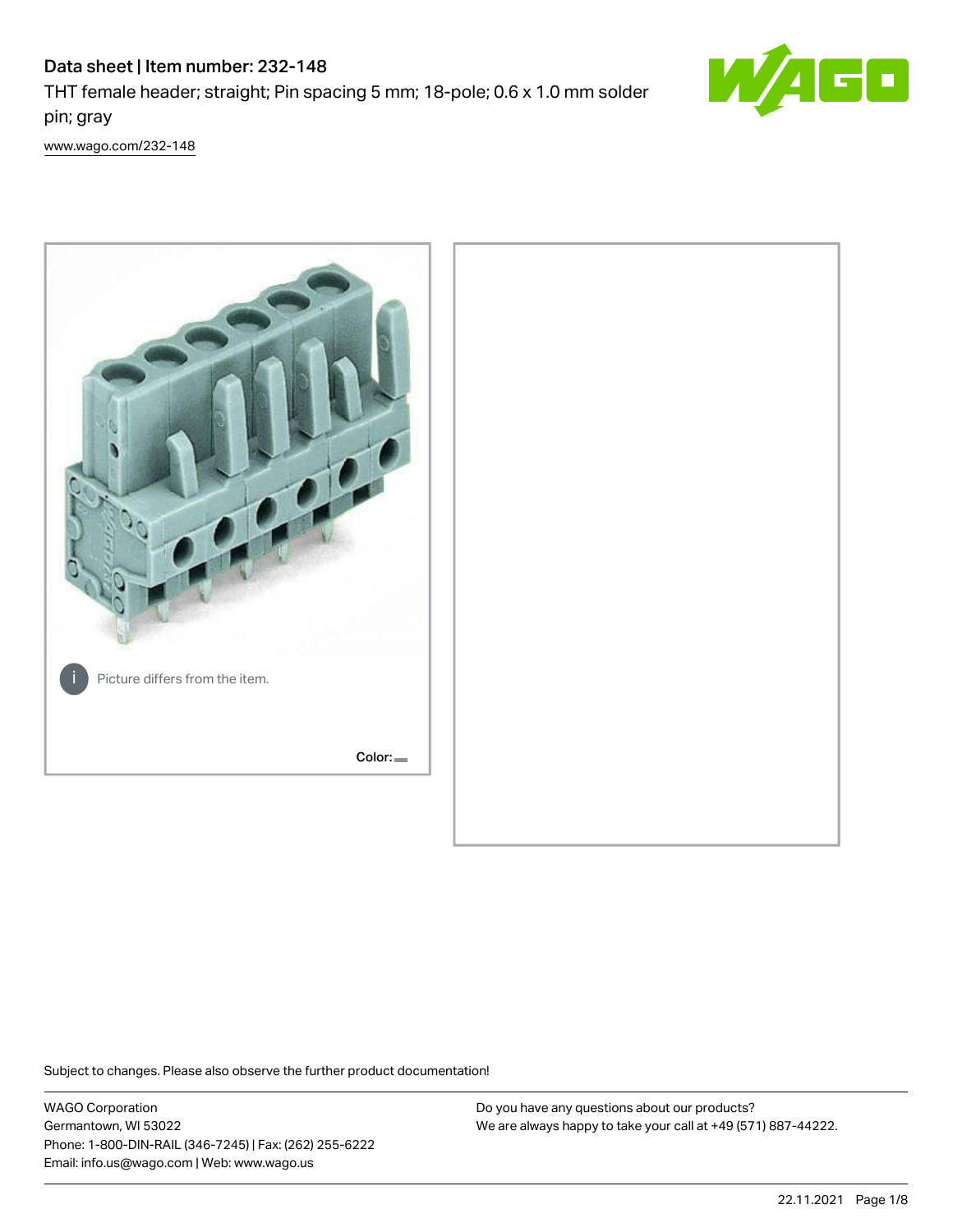W/160

Dimensions in mm

 $L =$  (pole no. x pin spacing) + 1.5 mm

2- to 3-pole female connectors – one latch only

### Item description

- **Horizontal or vertical PCB mounting via straight or angled solder pins**
- For board-to-board and board-to-wire connections
- Touch-proof PCB outputs  $\blacksquare$
- $\blacksquare$ Easy-to-identify PCB inputs and outputs
- $\blacksquare$ With coding fingers

Subject to changes. Please also observe the further product documentation! Data

WAGO Corporation Germantown, WI 53022 Phone: 1-800-DIN-RAIL (346-7245) | Fax: (262) 255-6222 Email: info.us@wago.com | Web: www.wago.us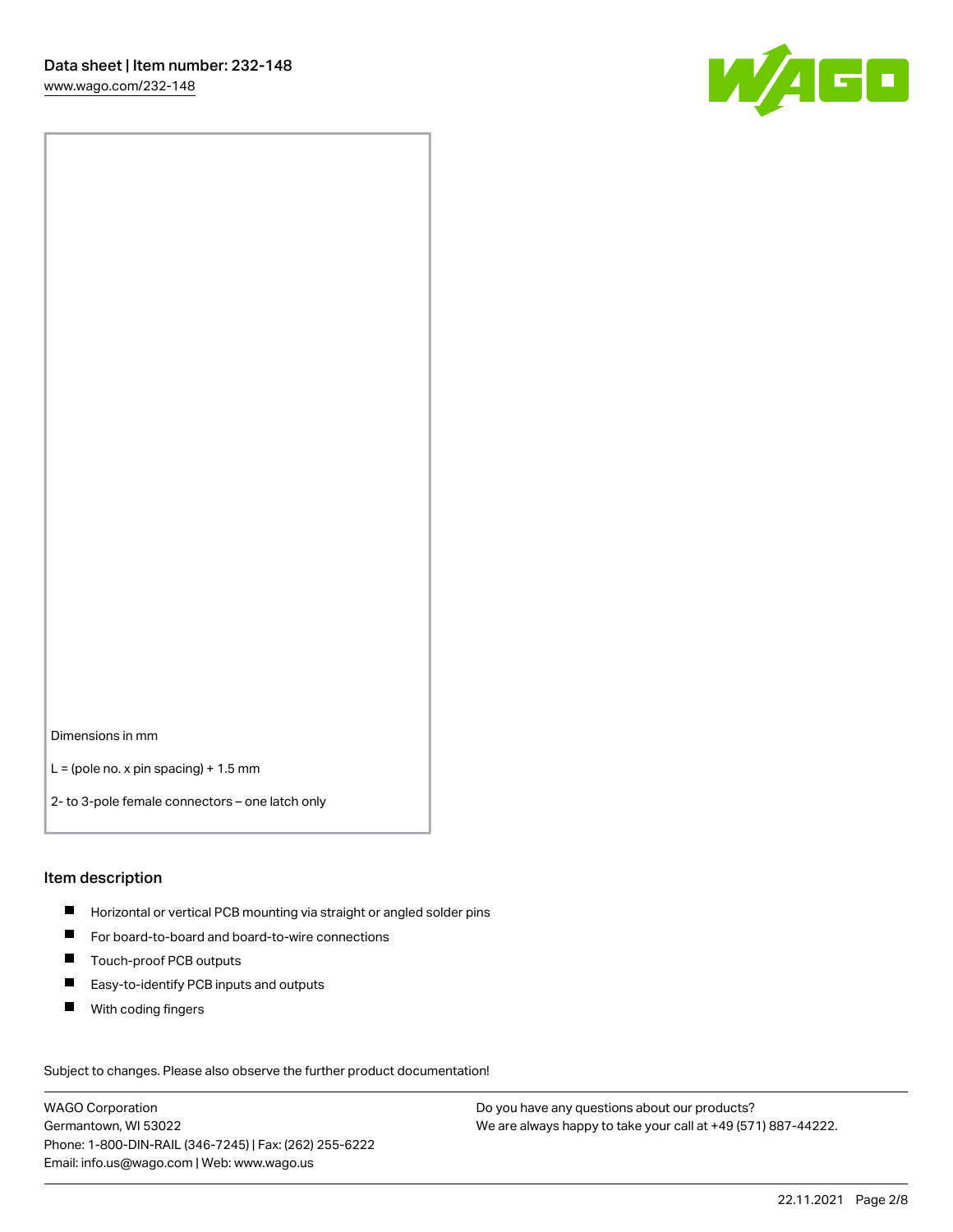[www.wago.com/232-148](http://www.wago.com/232-148)

Data



| <b>Notes</b>         |                                                                                                                                                                                                                                                                                                                                            |
|----------------------|--------------------------------------------------------------------------------------------------------------------------------------------------------------------------------------------------------------------------------------------------------------------------------------------------------------------------------------------|
| Safety information 1 | The <i>MCS - MULTI CONNECTION SYSTEM</i> includes connectors<br>without breaking capacity in accordance with DIN EN 61984. When<br>used as intended, these connectors must not be connected<br>/disconnected when live or under load. The circuit design should<br>ensure header pins, which can be touched, are not live when<br>unmated. |
| Variants:            | Other pole numbers<br>3.8 mm pin projection for male headers with straight solder pins<br>Gold-plated or partially gold-plated contact surfaces<br>Other versions (or variants) can be requested from WAGO Sales or<br>configured at https://configurator.wago.com/                                                                        |

# Electrical data

### IEC Approvals

| IEC/EN 60664-1                                                        |
|-----------------------------------------------------------------------|
| 320 V                                                                 |
| 4 <sub>k</sub> V                                                      |
| 320 V                                                                 |
| 4 <sub>k</sub> V                                                      |
| 630 V                                                                 |
| 4 <sub>k</sub> V                                                      |
| 12A                                                                   |
| $(III / 2)$ $\triangle$ Overvoltage category III / Pollution degree 2 |
|                                                                       |

# UL Approvals

| Approvals per                  | UL 1059 |
|--------------------------------|---------|
| Rated voltage UL (Use Group B) | 300 V   |
| Rated current UL (Use Group B) | 15 A    |
| Rated voltage UL (Use Group D) | 300 V   |
| Rated current UL (Use Group D) | 10 A    |

# Ratings per UL

| Rated voltage UL 1977 | 600 V |
|-----------------------|-------|
| Rated current UL 1977 | 15 A  |

Subject to changes. Please also observe the further product documentation!

| <b>WAGO Corporation</b>                                | Do you have any questions about our products?                 |
|--------------------------------------------------------|---------------------------------------------------------------|
| Germantown, WI 53022                                   | We are always happy to take your call at +49 (571) 887-44222. |
| Phone: 1-800-DIN-RAIL (346-7245)   Fax: (262) 255-6222 |                                                               |
| Email: info.us@wago.com   Web: www.wago.us             |                                                               |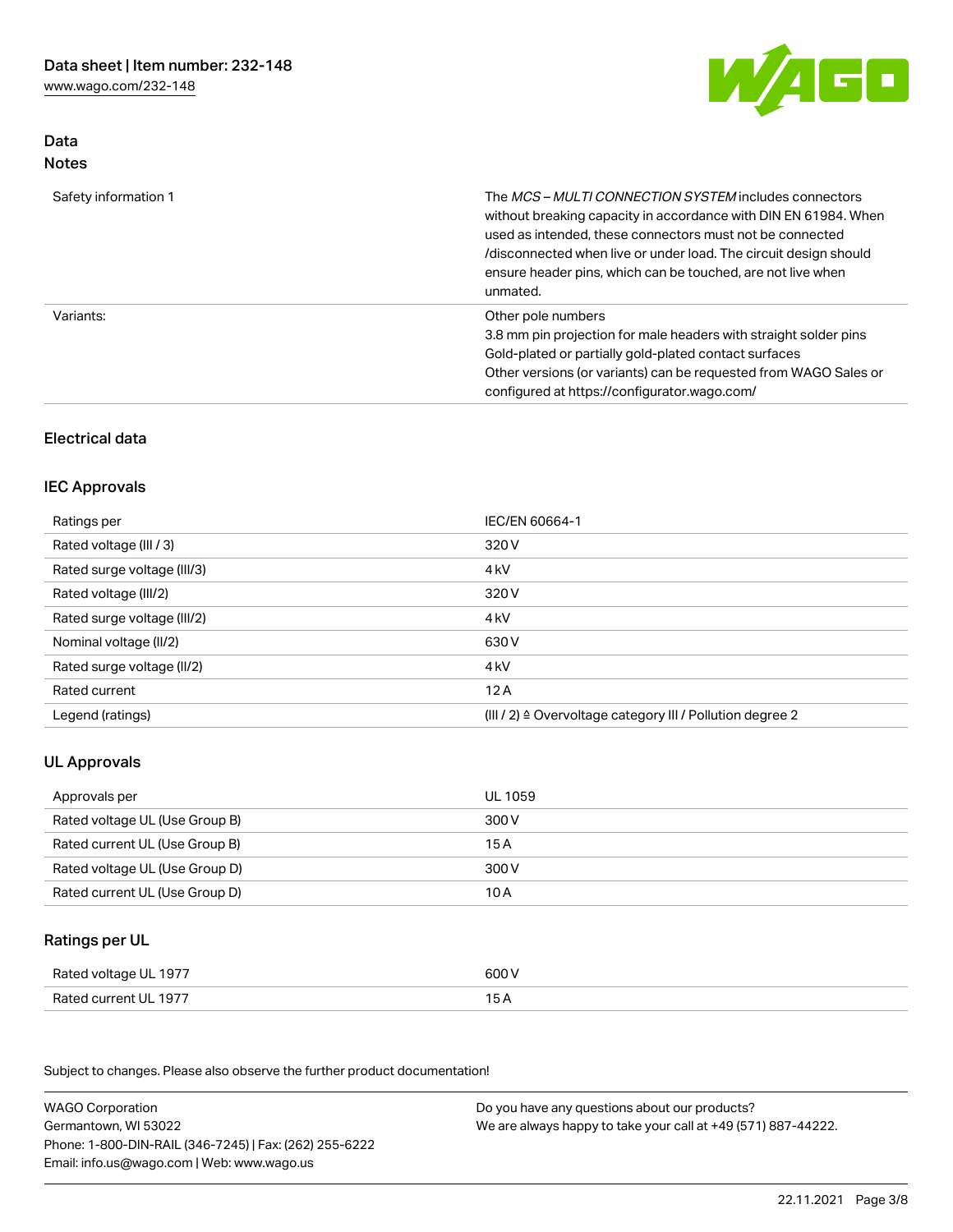[www.wago.com/232-148](http://www.wago.com/232-148)



# CSA Approvals

| Approvals per                   | CSA   |
|---------------------------------|-------|
| Rated voltage CSA (Use Group B) | 300 V |
| Rated current CSA (Use Group B) | 15 A  |
| Rated voltage CSA (Use Group D) | 300 V |
| Rated current CSA (Use Group D) | 10 A  |

# Connection data

| Total number of potentials | או |
|----------------------------|----|
| Number of connection types |    |
| Number of levels           |    |

### Connection 1

| Number of poles |  |
|-----------------|--|
|                 |  |

# Physical data

| Pin spacing                          | 5 mm / 0.197 inch     |
|--------------------------------------|-----------------------|
| Width                                | 91.5 mm / 3.602 inch  |
| Height                               | 23.25 mm / 0.915 inch |
| Height from the surface              | 18.25 mm / 0.719 inch |
| Depth                                | 11.6 mm / 0.457 inch  |
| Solder pin length                    | $5 \text{ mm}$        |
| Solder pin dimensions                | $0.6 \times 1$ mm     |
| Drilled hole diameter with tolerance | $1.3$ $(+0.1)$ mm     |

# Plug-in connection

| Contact type (pluggable connector) | Female header |
|------------------------------------|---------------|
| Connector (connection type)        | for PCB       |
| Mismating protection               | No            |
| Mating direction to the PCB        | $90^{\circ}$  |
| Locking of plug-in connection      | Without       |

### PCB contact

| PCB Contact            |                                            |
|------------------------|--------------------------------------------|
| Solder pin arrangement | over the entire female connector (in-line) |

Subject to changes. Please also observe the further product documentation!

| <b>WAGO Corporation</b>                                | Do you have any questions about our products?                 |
|--------------------------------------------------------|---------------------------------------------------------------|
| Germantown, WI 53022                                   | We are always happy to take your call at +49 (571) 887-44222. |
| Phone: 1-800-DIN-RAIL (346-7245)   Fax: (262) 255-6222 |                                                               |
| Email: info.us@wago.com   Web: www.wago.us             |                                                               |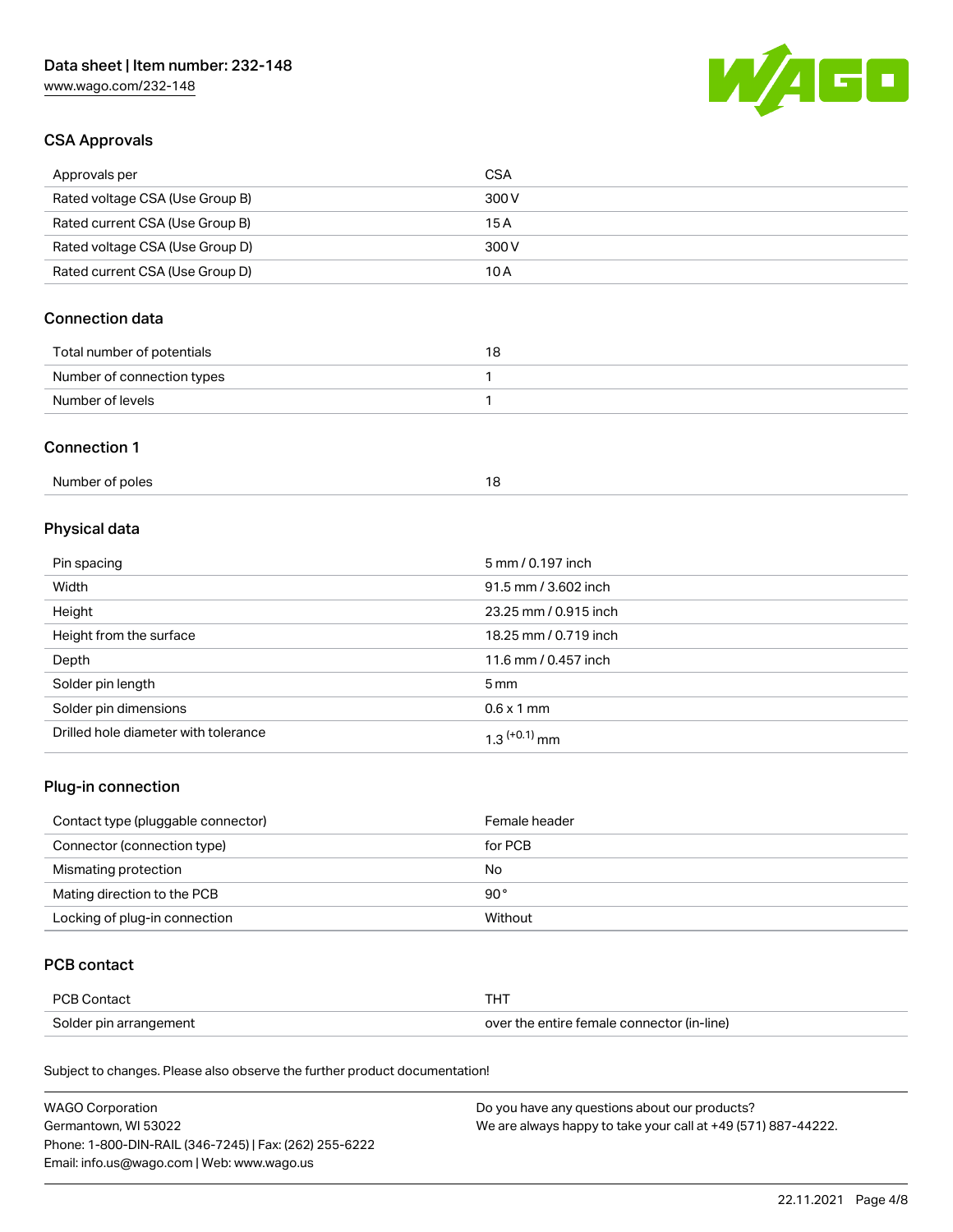Number of solder pins per potential 1



### Material data

| Color                       | gray             |
|-----------------------------|------------------|
| Material group              |                  |
| Insulation material         | Polyamide (PA66) |
| Flammability class per UL94 | V <sub>0</sub>   |
| Contact material            | Copper alloy     |
| Contact plating             | tin-plated       |
| Fire load                   | 0.291 MJ         |
| Weight                      | 16.6g            |

### Environmental requirements

| Limit temperature range<br>. | +85 °C<br>-60 |  |
|------------------------------|---------------|--|
|------------------------------|---------------|--|

# Commercial data

| Product Group         | 3 (Multi Conn. System) |
|-----------------------|------------------------|
| PU (SPU)              | 25 Stück               |
| Packaging type        | box                    |
| Country of origin     | DE                     |
| <b>GTIN</b>           | 4044918578622          |
| Customs tariff number | 8536694040             |

## Approvals / Certificates

### Country specific Approvals

| Logo | Approval                                            | <b>Additional Approval Text</b> | Certificate<br>name |
|------|-----------------------------------------------------|---------------------------------|---------------------|
|      | CВ<br><b>DEKRA Certification B.V.</b>               | IEC 61984                       | NL-39756            |
|      | <b>CSA</b><br>DEKRA Certification B.V.              | C <sub>22.2</sub>               | 1466354             |
| EMA  | <b>KEMA/KEUR</b><br><b>DEKRA Certification B.V.</b> | EN 61984                        | 2190761.01          |

### Ship Approvals

Subject to changes. Please also observe the further product documentation!

| <b>WAGO Corporation</b>                                | Do you have any questions about our products?                 |
|--------------------------------------------------------|---------------------------------------------------------------|
| Germantown, WI 53022                                   | We are always happy to take your call at +49 (571) 887-44222. |
| Phone: 1-800-DIN-RAIL (346-7245)   Fax: (262) 255-6222 |                                                               |
| Email: info.us@wago.com   Web: www.wago.us             |                                                               |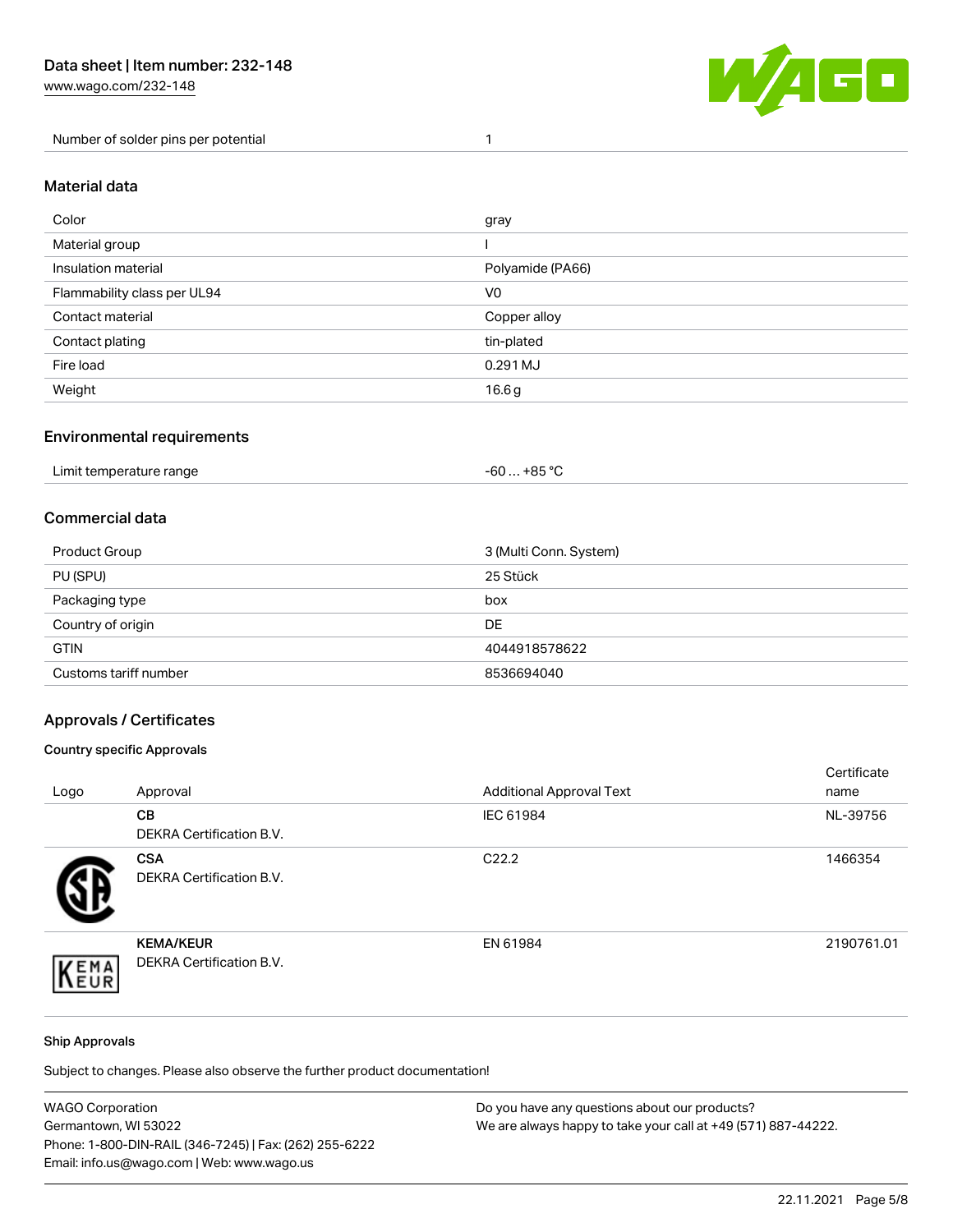# Data sheet | Item number: 232-148

[www.wago.com/232-148](http://www.wago.com/232-148)



| Logo                                                      | Approval                                                                                                                    | <b>Additional Approval Text</b> |                      | Certificate<br>name                 |
|-----------------------------------------------------------|-----------------------------------------------------------------------------------------------------------------------------|---------------------------------|----------------------|-------------------------------------|
| <b>ABS</b>                                                | <b>ABS</b><br>American Bureau of Shipping                                                                                   |                                 |                      | $19 -$<br>HG15869876-<br><b>PDA</b> |
|                                                           | <b>DNV GL</b><br>Det Norske Veritas, Germanischer Lloyd                                                                     |                                 |                      | TAE 000016Z                         |
|                                                           | LR.<br>Lloyds Register                                                                                                      | IEC 61984                       |                      | 96/20035 (E5)                       |
| <b>UL-Approvals</b>                                       |                                                                                                                             |                                 |                      | Certificate                         |
| Logo                                                      | Approval                                                                                                                    | <b>Additional Approval Text</b> |                      | name                                |
|                                                           | UL<br>Underwriters Laboratories Inc.                                                                                        | UL 1059                         |                      | E45172                              |
|                                                           | <b>UR</b><br>Underwriters Laboratories Inc.                                                                                 | <b>UL 1977</b>                  |                      | E45171                              |
| Counterpart                                               | Item no.231-618                                                                                                             |                                 | www.wago.com/231-618 |                                     |
|                                                           | Male connector; 18-pole; Pin spacing 5 mm; gray                                                                             |                                 |                      |                                     |
| <b>Allan</b>                                              | Item no.231-618/019-000<br>www.wago.com/231-618/019-000<br>Male connector; 18-pole; Pin spacing 5 mm; mounting flange; gray |                                 |                      |                                     |
| <b>Optional accessories</b><br><b>Testing accessories</b> |                                                                                                                             |                                 |                      |                                     |
| Testing accessories                                       |                                                                                                                             |                                 |                      |                                     |
|                                                           | Item no.: 231-661<br>Test plugs for female connectors; for 5 mm and 5.08 mm pin spacing; 2,50 mm <sup>2</sup> ; light gray  |                                 |                      | www.wago.com/231-661                |
|                                                           | Subject to changes. Please also observe the further product documentation!                                                  |                                 |                      |                                     |

WAGO Corporation Germantown, WI 53022 Phone: 1-800-DIN-RAIL (346-7245) | Fax: (262) 255-6222 Email: info.us@wago.com | Web: www.wago.us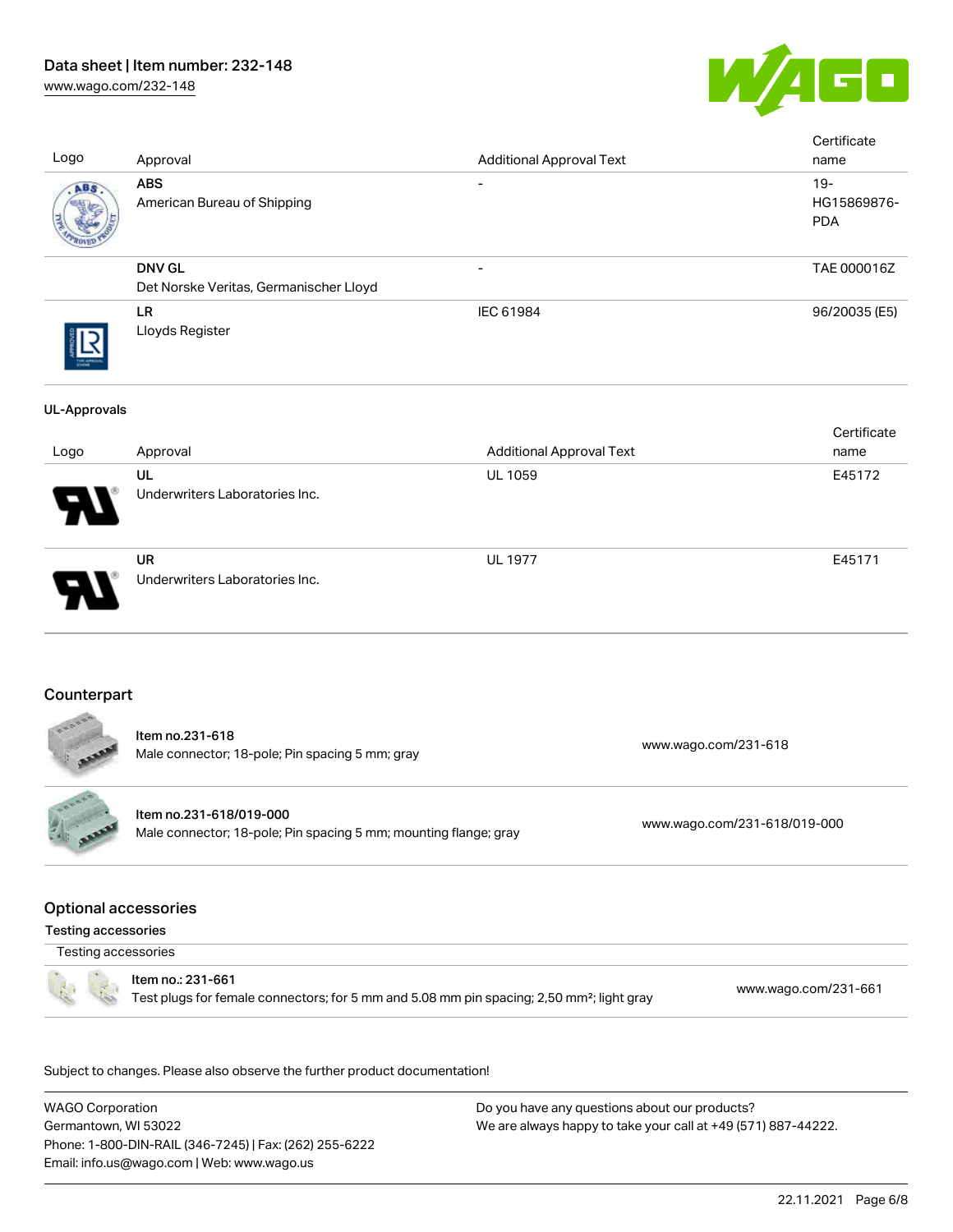# **Downloads** Documentation



| <b>Additional Information</b>                                                                                                                                          |            |               |          |
|------------------------------------------------------------------------------------------------------------------------------------------------------------------------|------------|---------------|----------|
| Technical explanations                                                                                                                                                 | 2019 Apr 3 | pdf<br>2.0 MB | Download |
| <b>CAD files</b>                                                                                                                                                       |            |               |          |
| <b>PCB Design</b>                                                                                                                                                      |            |               |          |
| Symbol and Footprint 232-148                                                                                                                                           |            | <b>URL</b>    | Download |
| CAx data for your PCB design, consisting of "schematic symbols and PCB footprints",<br>allow easy integration of the WAGO component into your development environment. |            |               |          |
| Supported formats:                                                                                                                                                     |            |               |          |
| ш<br>Accel EDA 14 & 15                                                                                                                                                 |            |               |          |
| ш<br>Altium 6 to current version                                                                                                                                       |            |               |          |
| ш<br>Cadence Allegro                                                                                                                                                   |            |               |          |
| ш<br>DesignSpark                                                                                                                                                       |            |               |          |
| ш<br>Eagle Libraries                                                                                                                                                   |            |               |          |
| ш<br>KiCad                                                                                                                                                             |            |               |          |
| п<br><b>Mentor Graphics BoardStation</b>                                                                                                                               |            |               |          |
| ш<br>Mentor Graphics Design Architect                                                                                                                                  |            |               |          |
| ш<br>Mentor Graphics Design Expedition 99 and 2000                                                                                                                     |            |               |          |
| п<br>OrCAD 9.X PCB and Capture                                                                                                                                         |            |               |          |
| ш<br>PADS PowerPCB 3, 3.5, 4.X, and 5.X                                                                                                                                |            |               |          |
| ш<br>PADS PowerPCB and PowerLogic 3.0                                                                                                                                  |            |               |          |
| ш<br>PCAD 2000, 2001, 2002, 2004, and 2006                                                                                                                             |            |               |          |
| ш<br>Pulsonix 8.5 or newer                                                                                                                                             |            |               |          |
| <b>STL</b>                                                                                                                                                             |            |               |          |
| 3D STEP                                                                                                                                                                |            |               |          |
| <b>TARGET 3001!</b>                                                                                                                                                    |            |               |          |
| ш<br>View Logic ViewDraw                                                                                                                                               |            |               |          |
| Quadcept<br><b>I</b>                                                                                                                                                   |            |               |          |
| Zuken CadStar 3 and 4                                                                                                                                                  |            |               |          |
| $\blacksquare$<br>Zuken CR-5000 and CR-8000                                                                                                                            |            |               |          |
| PCB Component Libraries (EDA), PCB CAD Library Ultra Librarian                                                                                                         |            |               |          |
| CAE data                                                                                                                                                               |            |               |          |
| Subject to changes. Please also observe the further product documentation!                                                                                             |            |               |          |

WAGO Corporation Germantown, WI 53022 Phone: 1-800-DIN-RAIL (346-7245) | Fax: (262) 255-6222 Email: info.us@wago.com | Web: www.wago.us